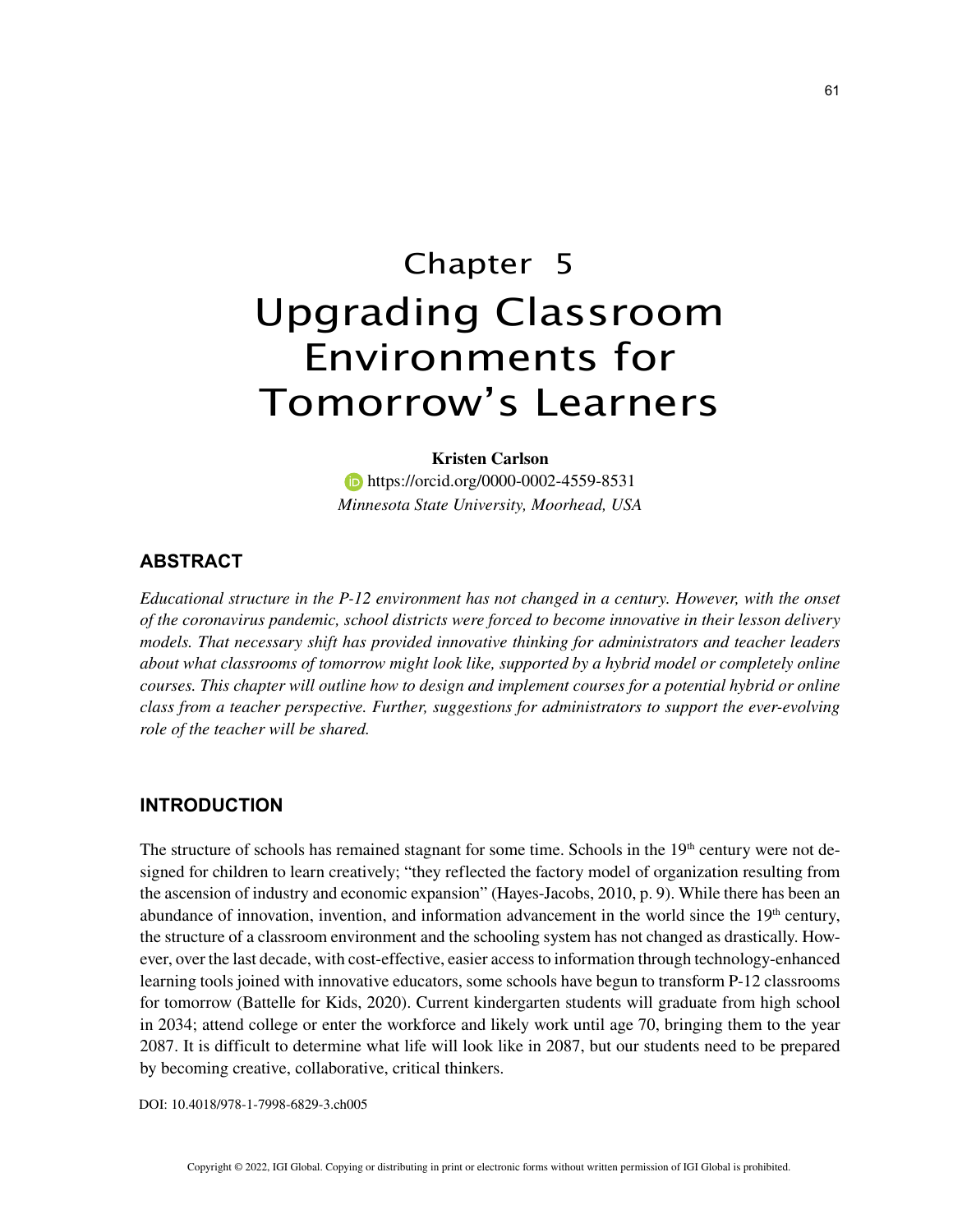The year 2020 brought a pandemic that impacted U.S. school structure in a way that has not happened since the 1918 flu. In the 2020-2021 academic year, teachers were required to think outside of the box, be more flexible, and more intentional with the curriculum that was covered. There were many positives for education during the pandemic that allowed educators and administrators to think differently about curriculum delivery and what it means for the future. To continue this flexibility and innovative thinking in school systems, leaders need to allow more educators to prepare students for the future, by supporting and encouraging them to be instilling an innovative, growth mindset through an infusion of the  $21<sup>st</sup>$  century learning framework into the curriculum (The Partnership for  $21<sup>st</sup>$  Century Learning, 2015). This chapter will provide administrators and teacher leaders with implementation strategies, based on research and best practices, for supporting the design and delivery of online and blended learning in a P-12 school system.

## **BACKGROUND**

### **Traditional Classrooms**

In a traditional, physical classroom setting, most teachers are confident in their ability to engage their students with the content and with one another in a meaningful way. Teachers have been taught engagement strategies, collaboration techniques, and learning theories in their teacher preparation programs to support their in-classroom lesson plans. In the United States, teachers are often assessed on their effectiveness to teach based on two main factors: teaching quality and teacher quality (Darling-Hammond, 2013). Teaching quality refers to the quality of instructional implementation and content-knowledge; while teacher quality entails relationships built with students, personality, and dispositions. As important as these two factors are for in-person teaching to be effective, they are also necessary qualities for teachers who lead technology enhanced courses, such as hybrid or online.

Over the decades, more research has been done on how the brain responds to information, specifically how brain-based learning occurs. This information is slowly entering the P-12 system for teachers to receive brain-based learning professional development training alongside student and teacher Social Emotional Learning implementation. According to Tokuhama-Espinosa (2021), Mind, Brain, and Education Science tenets such as social interactions, feedback, and relevant and meaningful contexts are especially helpful in engaging students within the classroom. Tenets vary based on students' differences, meaning that one student may need more constructive feedback or increased social interaction to learn more deeply than another student. Using this knowledge of tenets, teachers who build strong connections amongst their community of learners are able to better reach the needs of students and deepen their learning.

Through the use of class communities and hands-on learning, teachers feel empowered in their classrooms to make strong learning impressions on their students. As technologies in the classroom have increased, many teachers have opted to include those technologies in their tool kit of learning impressions. For example, teachers may utilize Google Slides or PowerPoint to create a visual slideshow for their class lecture. The use of the technology allows for a visual to enhance what is being spoken by the teacher. Other examples of technology integration would include allowing students to utilize devices to connect and create content knowledge simultaneously. These experiences help students to foster generative cognitive processing, thus creating deeper learning which moves the knowledge into the long-term memory of their brains. Pre-pandemic there was a mixture of teachers who were connected to their